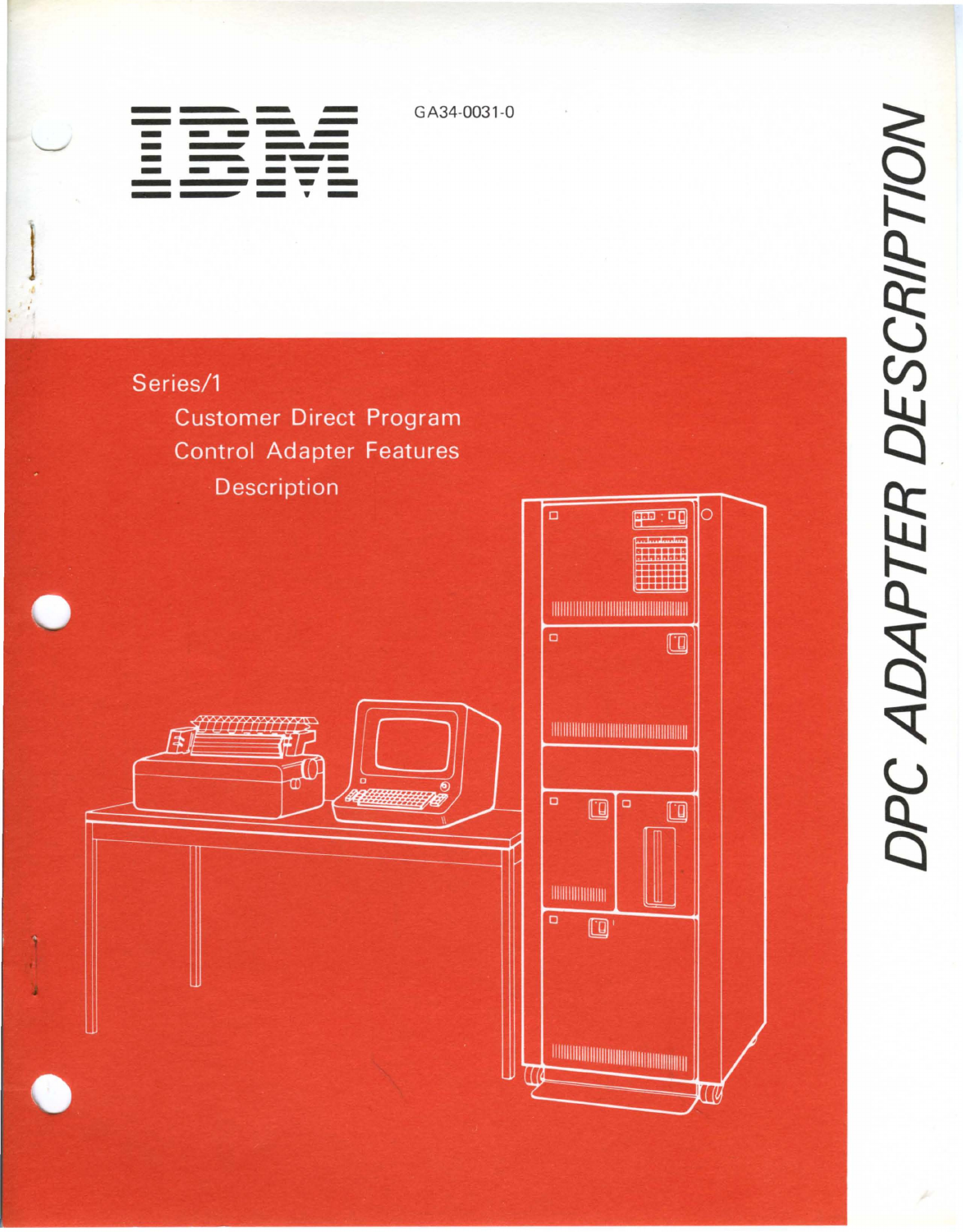GA34-0031-0

Series/1

我的时候

**Property** 

**Customer Direct Program Control Adapter Features** Description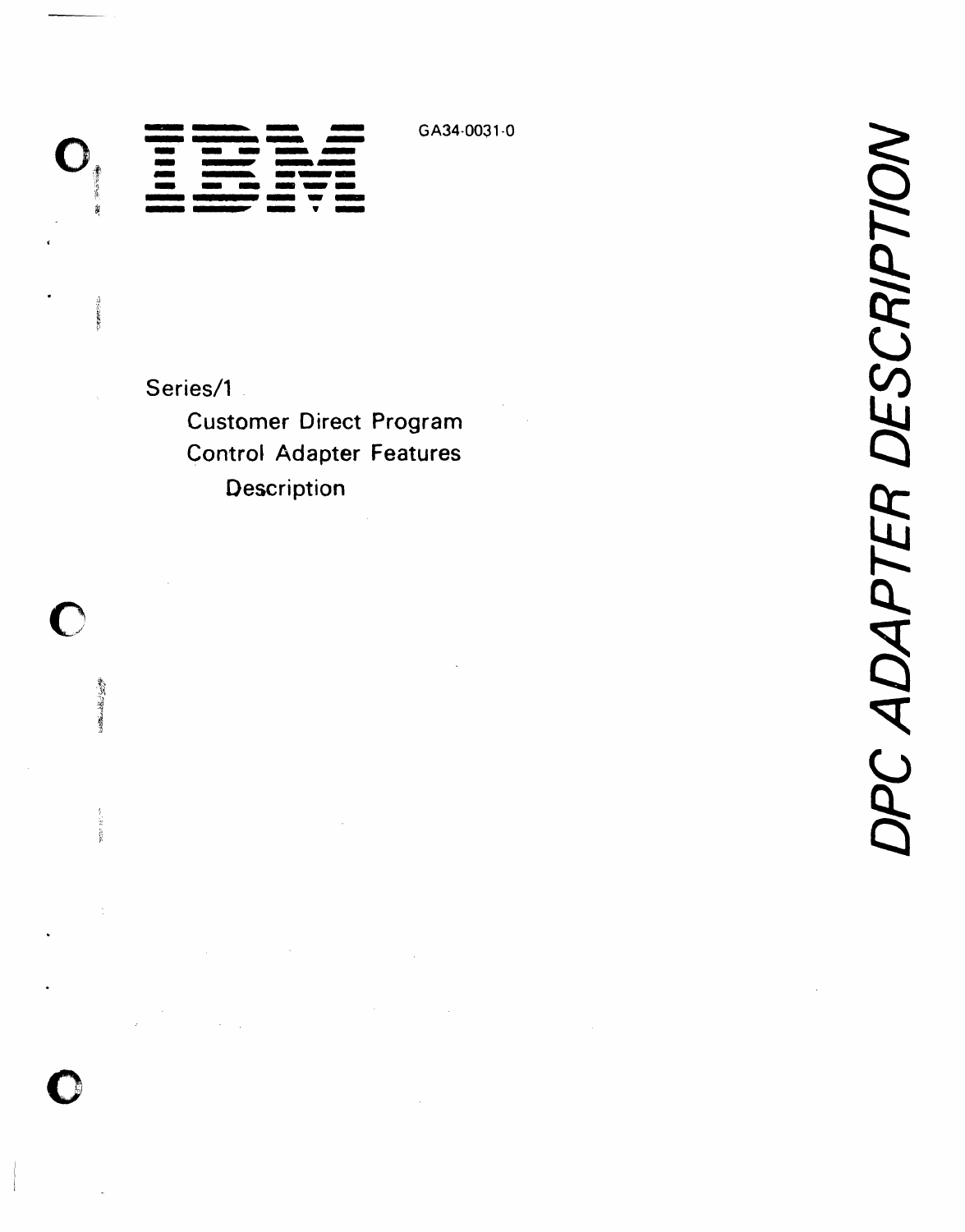### First Edition (November 1976)

Changes are periodically made to the information herein; any such changes will be reported in subsequent revisions or Technical Newsletters.

o

o

Text for this manual has been prepared with the IBM Magnetic Tape Selectric® Composer.

Requests for copies of IBM publications should be made to your IBM representative or the IBM branch office serving your locality.

A form for readers' comments is provided at the back of this publication. If the form has been removed, send your comments to IBM Corporation, Systems Publications, Department 27T, P.O. Box 1328, Boca Raton, Florida 33432. Comments become the property of IBM.

©Copyright International Business Machines Corporation 1976

 $\overline{\phantom{a}}$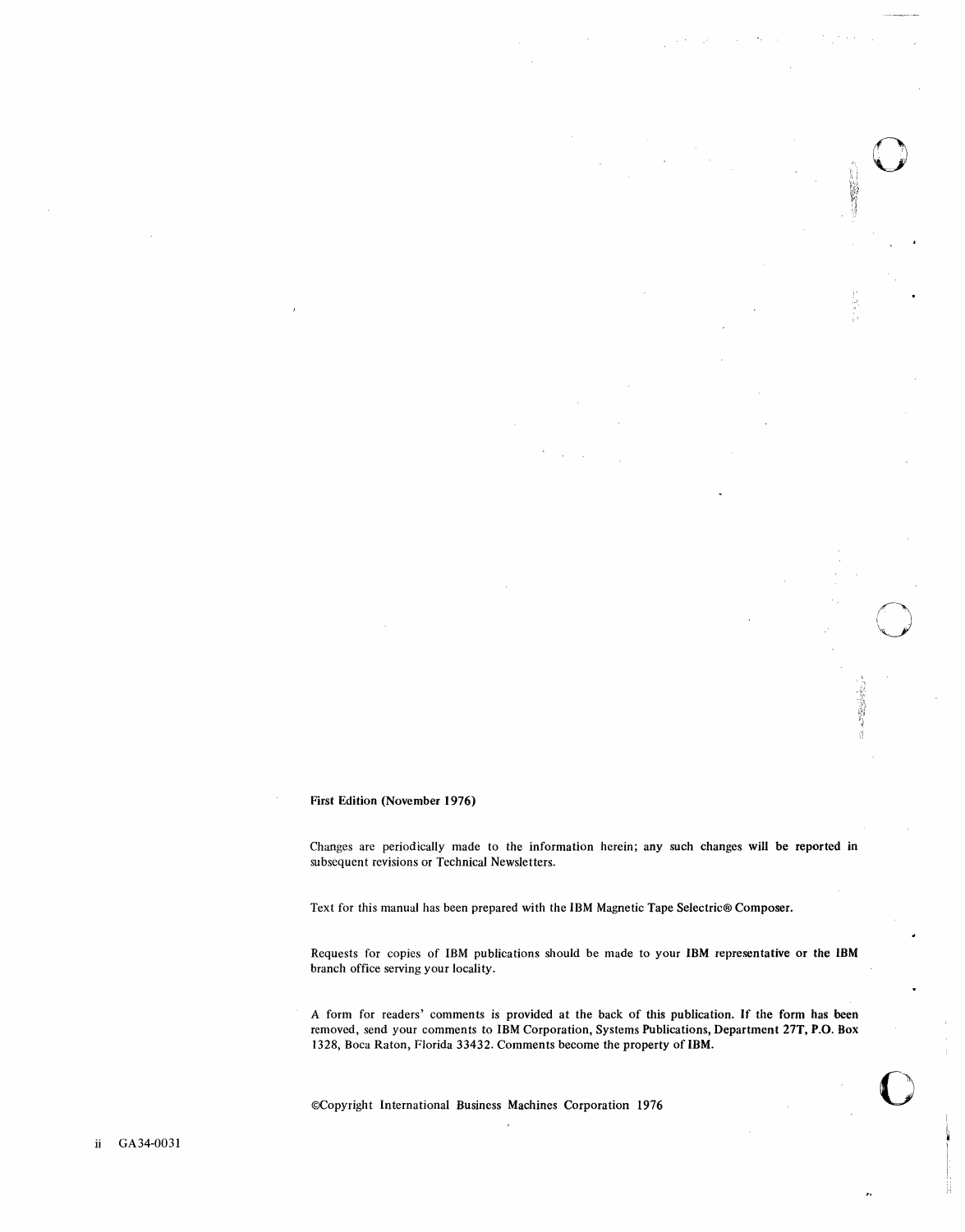**Contents** 

 $\sim$   $\sim$ 

Preface v Prerequisite Publications v Related Publications v Customer Direct Program Control Adapter Feature Commands 1 Addressing 2 Condition Codes Reported During the Operate I/O Instruction 2 Adapter-Directed Commands 3 Read Adapter Status Word 3 Read Diagnostic Data 4 Prepare 4 Set Diagnostic Mode 4 Bit  $0 = 0$  4 Bit  $0 = 1$  5 Reset Diagnostic Mode 5 Device-Directed Commands 6 Read **ID** 6 Device Reset 6 Designer-Defined Device-Directed Commands 6 Read Data 6 Read Status 6 Write Data 6 Write Control 6 Interrupt Presentation and Status Words 6 Interrupt Condition Codes 6 Interrupt Information Byte 7 Interrupt Status Byte 7 Status After Power On Transitions and Resets 7

o

o

o

Contents iii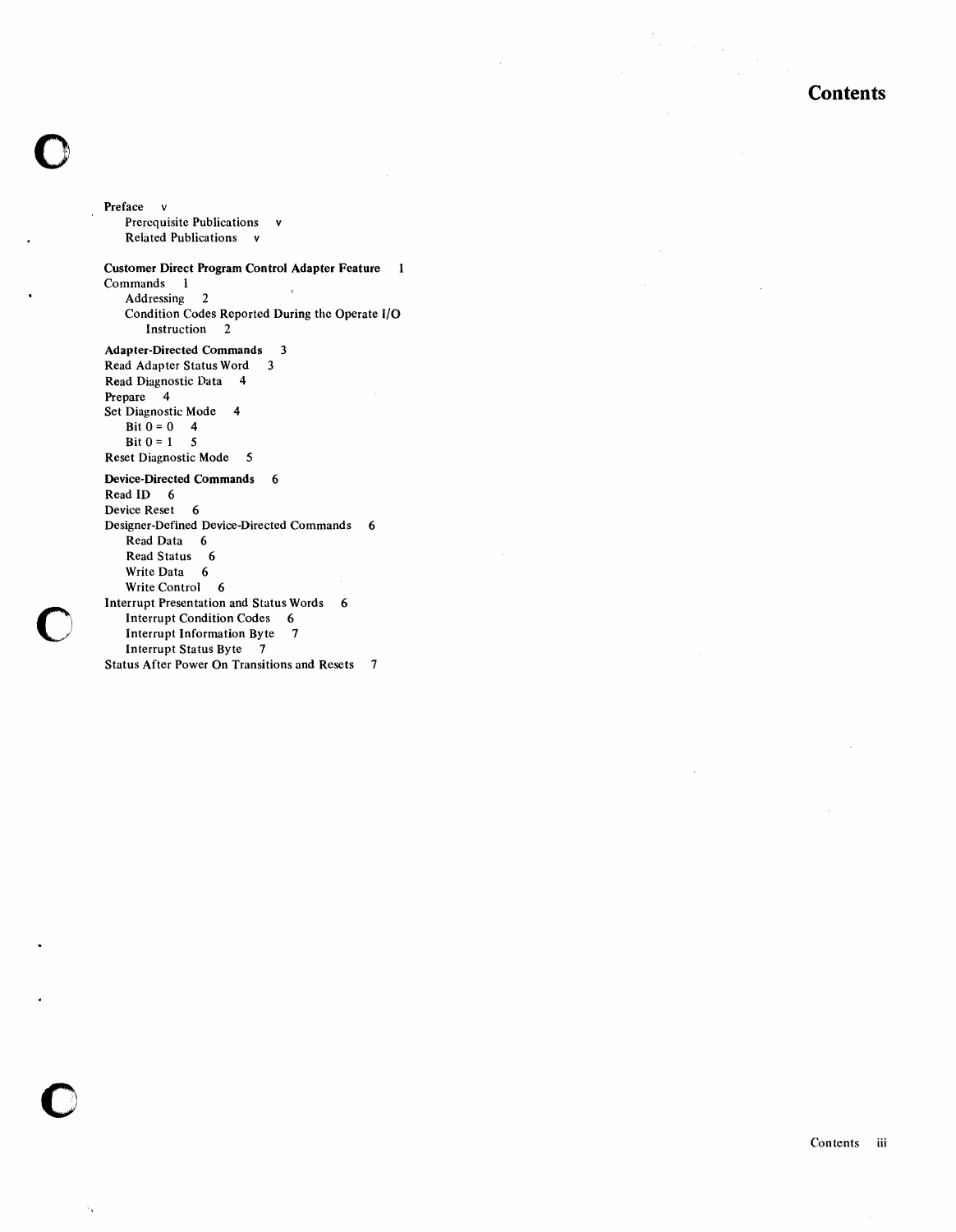$\ddot{\phantom{a}}$ 

 $\mathcal{L}$  $\overline{1}$ 

 $\mathcal{L}=\mathcal{L}$ 

GA34-0031  $\mathbf i \mathbf v$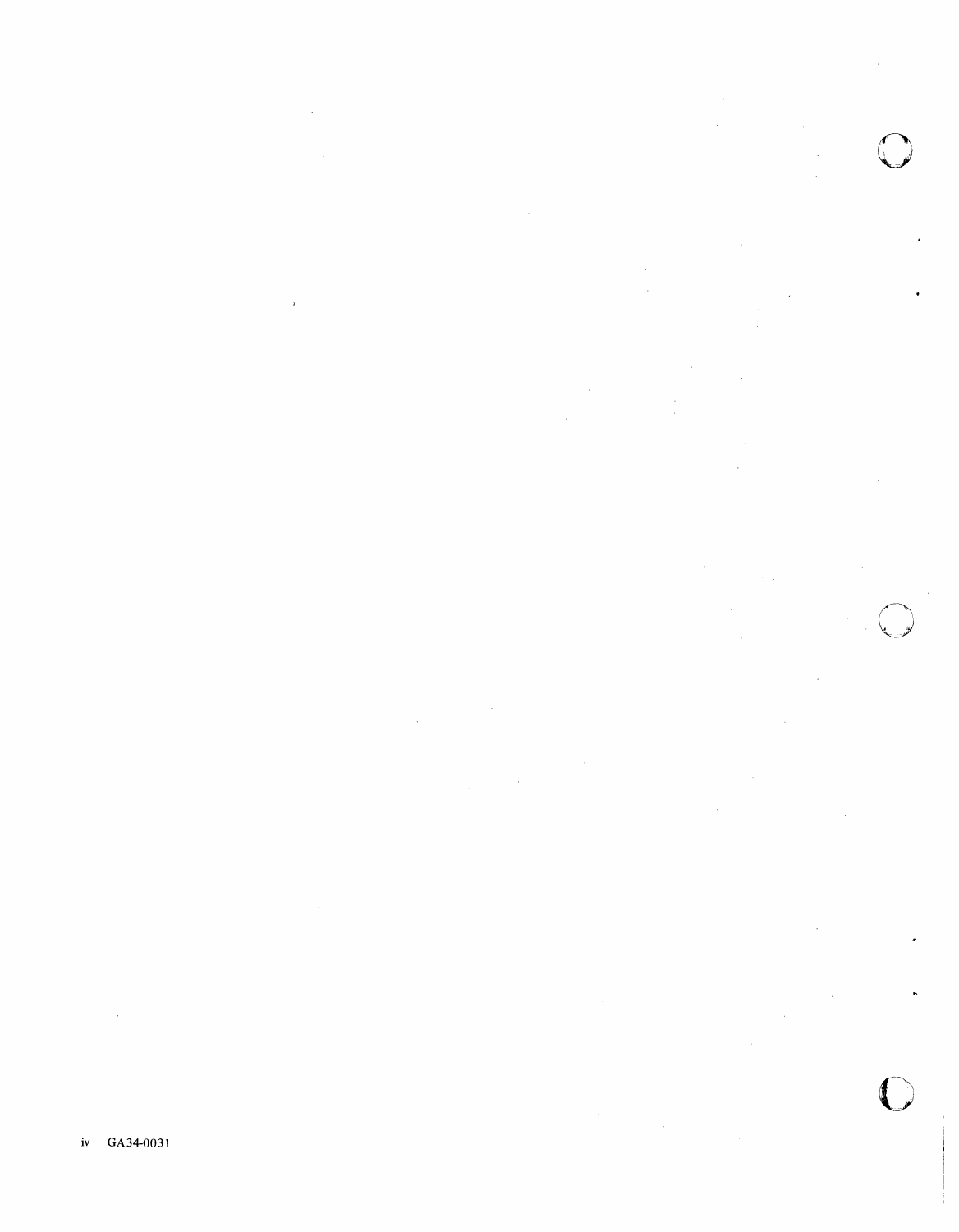This publication describes the purpose of and the command and interrupt structure for the Customer Direct Program Control Adapter. The manual is designed for use by programmers who program in assembler language, but who require knowledge of machine language.

o

o

This manual consists of a single chapter containing an introduction to the Customer Direct Program Control Adapter and the description of the applicable commands. This manual will be revised in the future to discuss other lIser adapter features.

This manual is directly related to the *IBM Series/1 Model* 3 4953 *Processor and Processor Features Description* and the *IBM Series/1 Model 5 4955 Processor and Processor Features Description* manuals. Knowledge of either of these two publications is assumed.

### *Prerequisite Publications*

*IBM Series/1 Model* 3 4953 *Processor and Processur features Descriptiun,* GA34-0022 *IBM Series/l Model* 5 4955 *Processor and Processor features Description,* GA34-0021

### *Related Publications*

*IBM Series/1 System Summary, GA34-0035 IBM Series/l User's Attachment Manual,* GA34-0033 *IBM Series/l Physical Planning Manual,* GA34-0029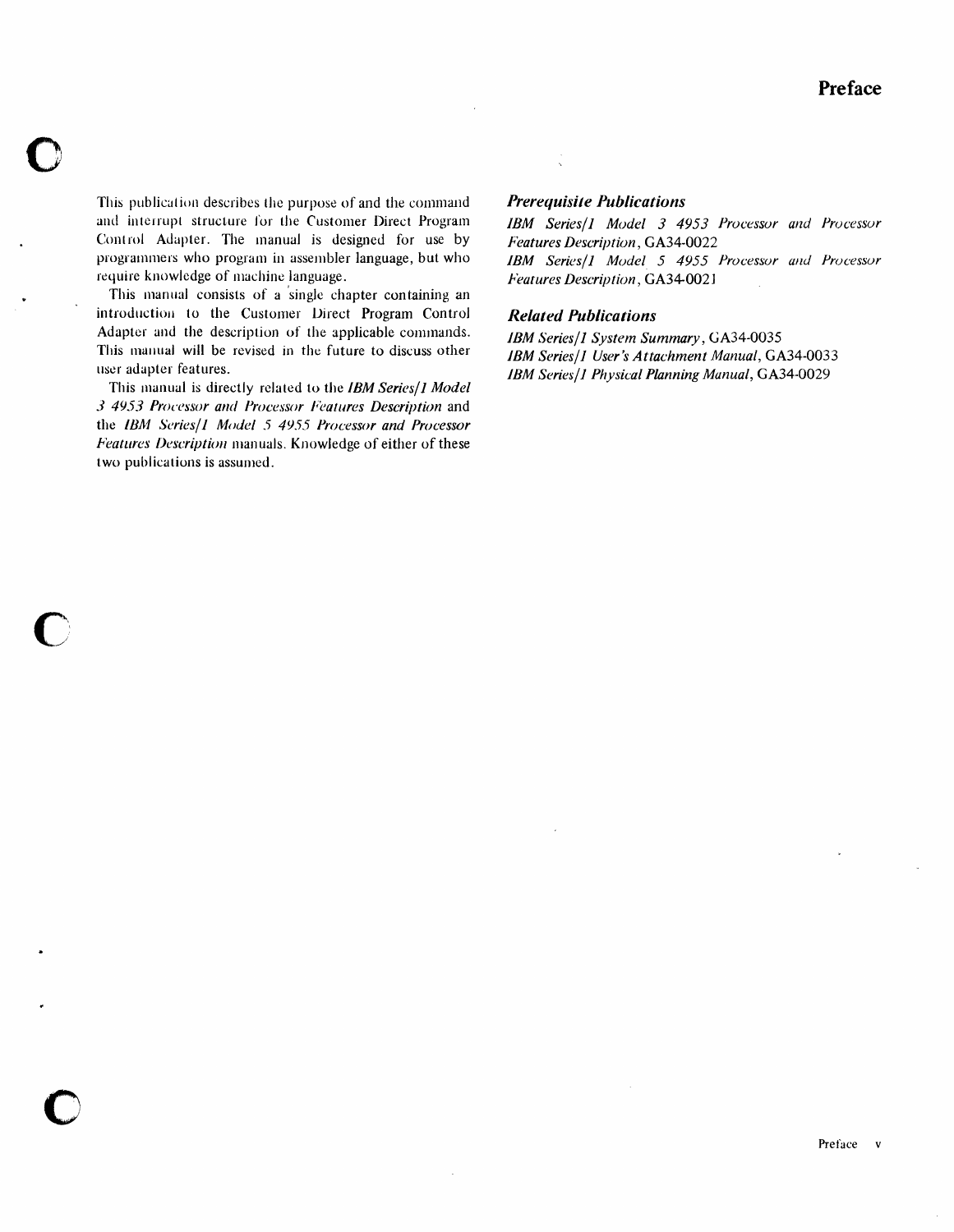$\bar{z}$ 

 $\bar{z}$ 

ï

 $\bar{z}$ 

 $\bar{z}$  $\sim$ 

 $\hat{\boldsymbol{\theta}}$  $\epsilon$ 

 $\bar{z}$ 

 $\bar{z}$  $\bar{z}$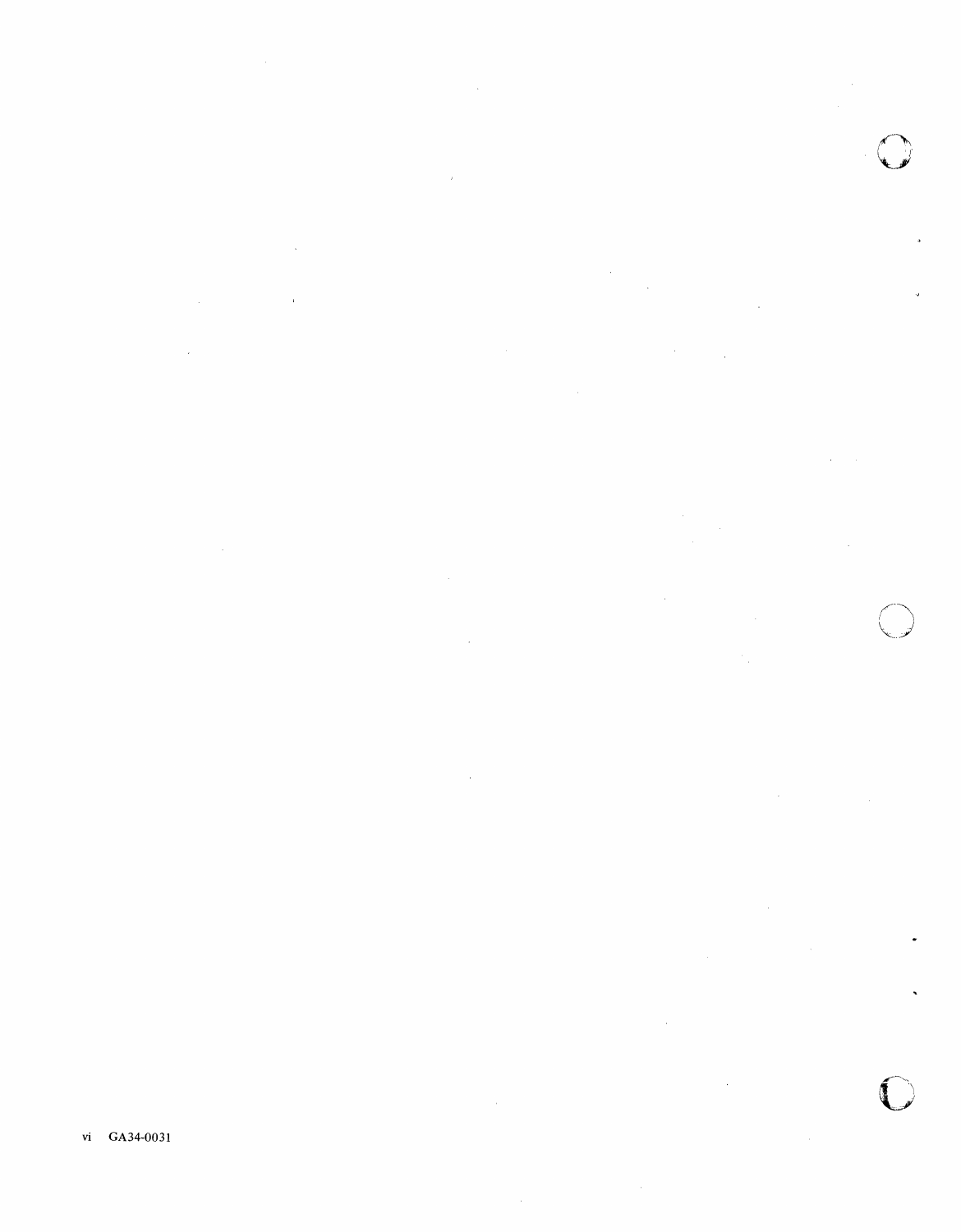### **Customer Direct Program Control Adapter Feature**

The direct program control adapter feature card provides a convenient means of attaching I/O devices and subsystems to a Series/I. The adapter is designed to perform direct program control (DPC) functions only; cycle steal operations cannot be performyd. The feature card can be configured to accommodate 4, 8, or 16 I/O device addresses. The adapter allows for interrupt vectoring of 16 interrupt sources.

User attachment is through three top-card connectors. There are 75 signal lines. These include: 18 data bus out, 18 data bus in, 16 interrupt request in, 3 function bits, 4 modifier bits, 4 device address bits, and 12 control and response lines. The data flow is always 16 bits without parity option or 18 bits with parity option (2 parity bits).

This manual provides a functional description and programming information for the Customer Direct Program Control Adapter feature. For publications containing other kinds of information, refer to the preface of this manual.

### **COMMANDS**

o

The Customer Direct Program Control Adapter feature is connected to the processor through the I/O channel. Direct Program Control (DPC) commands are used for all I/O operations; that is, cycle steal mode is *not* implemented. The Operate I/O instruction (IO) is executed for each command.

The Operate I/O instruction generates an effective address that points to an immediate device control block (lDCB). The IDCB contains a command field, a device address field, and an immediate data field. Refer to Chapter 7 of *IBM Series/l Model* 5 4955 *Processor and Processor Features Description,* GA34-0021, or Chapter 6 of *IBM Series/l Model* 3 4953 *Processor and Processor Features Description,* GA34-0022, for additional information about I/O operations.

Commands to the Customer Direct Program Control Adapter are of two kinds: adapter directed and device directed.

Adapter-directed commands are specifically defined by IBM. These commands perform specific actions using only the adapter. They must use the function and modifier codes specified.

Device-directed commands are defined by the customer. Because IBM does not know what device will be attached to the feature card, we can define the commands only in a general way that specifies whether information will be transferred from the processor to the device or from the device to the processor. For specific information about device-directed commands, consult the designer of the device and its adapter circuits.

I/O Instruction



\*Indirect addressing bit

c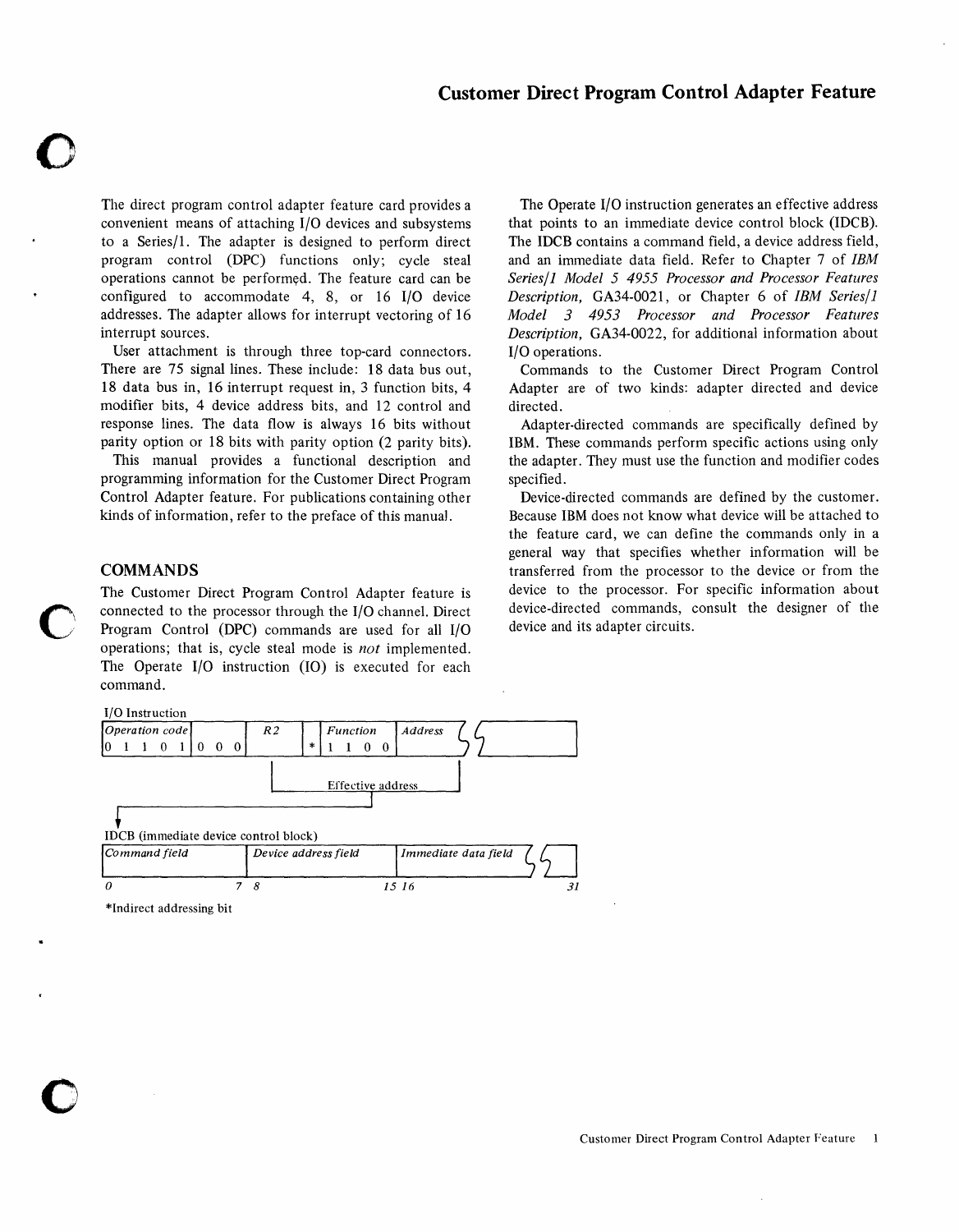### *Addressing*

The Customer Direct Program Control Adapter can be configured for 4, 8, or 16 device addresses by field-installable jumpers.

The first four (high-order) bits of the device address field of the IDCB are defined by field installable connectors on the feature card. The next two bits are defined by field installable connectors only if the feature card is configured for four or eight devices. The low-order bits that are not used to address the adapter card are used for device addressing within the domain established by the feature card address.

### *Condition Codes Reported During the Operate I/O Instruction*

The following table is a summary of the condition code values that can be reported when the Operate I/O instruction is executed.

|                                        | Condition code values |     |     |     |     |     |     |     |  |  |  |  |
|----------------------------------------|-----------------------|-----|-----|-----|-----|-----|-----|-----|--|--|--|--|
| Command                                | CC0                   | CC1 | CC2 | CC3 | CC4 | CC5 | CC6 | CC7 |  |  |  |  |
| 0X Read Data                           | х                     | Х   | Х   | X   | X   | X   | X   | X   |  |  |  |  |
| 1X Read Data                           | X                     | X   | X   | X   | X   | X   | X   | X   |  |  |  |  |
| 20 Read ID                             | X                     |     |     |     |     | X   |     | X   |  |  |  |  |
| 2X Read Status                         | X                     | X   | X   | X   | X   | X   | X   | X   |  |  |  |  |
| 2E Read Adapter Status Word            | X                     |     |     |     |     | х   |     | X   |  |  |  |  |
| 2F Read Adapter Diagnostic Data        | X                     |     |     |     |     | X   |     | X   |  |  |  |  |
| 4X Write Data                          | X                     | Х   | Х   | X   | X   | X   | X   | X   |  |  |  |  |
| 60 Prepare                             | X                     |     |     |     |     | х   |     | X   |  |  |  |  |
| 61 Set Diagnostic Mode                 | X                     |     |     |     |     | X   |     | Х   |  |  |  |  |
| 62 Reset Diagnostic Mode               | X                     |     |     |     |     | Х   |     | X   |  |  |  |  |
| 6X Write Control                       | X                     | X   | X   | X   | X   | X   | Х   | X   |  |  |  |  |
| Legend:                                |                       |     |     |     |     |     |     |     |  |  |  |  |
| CC0<br>Device not attached<br>$\equiv$ |                       |     |     |     |     |     |     |     |  |  |  |  |
| $\sim$ $\sim$ $\sim$<br>D.             |                       |     |     |     |     |     |     |     |  |  |  |  |

 $\bigcirc$ 

 $CC1 = Busy$ 

 $CC2 = Busy$  after reset

 $CC3 = Command reject$ 

 $CC4 = Operator intervention required$ 

 $CC5 =$  Interface data check

 $CC6 =$  Controller busy

 $CC7 = Satisfactory$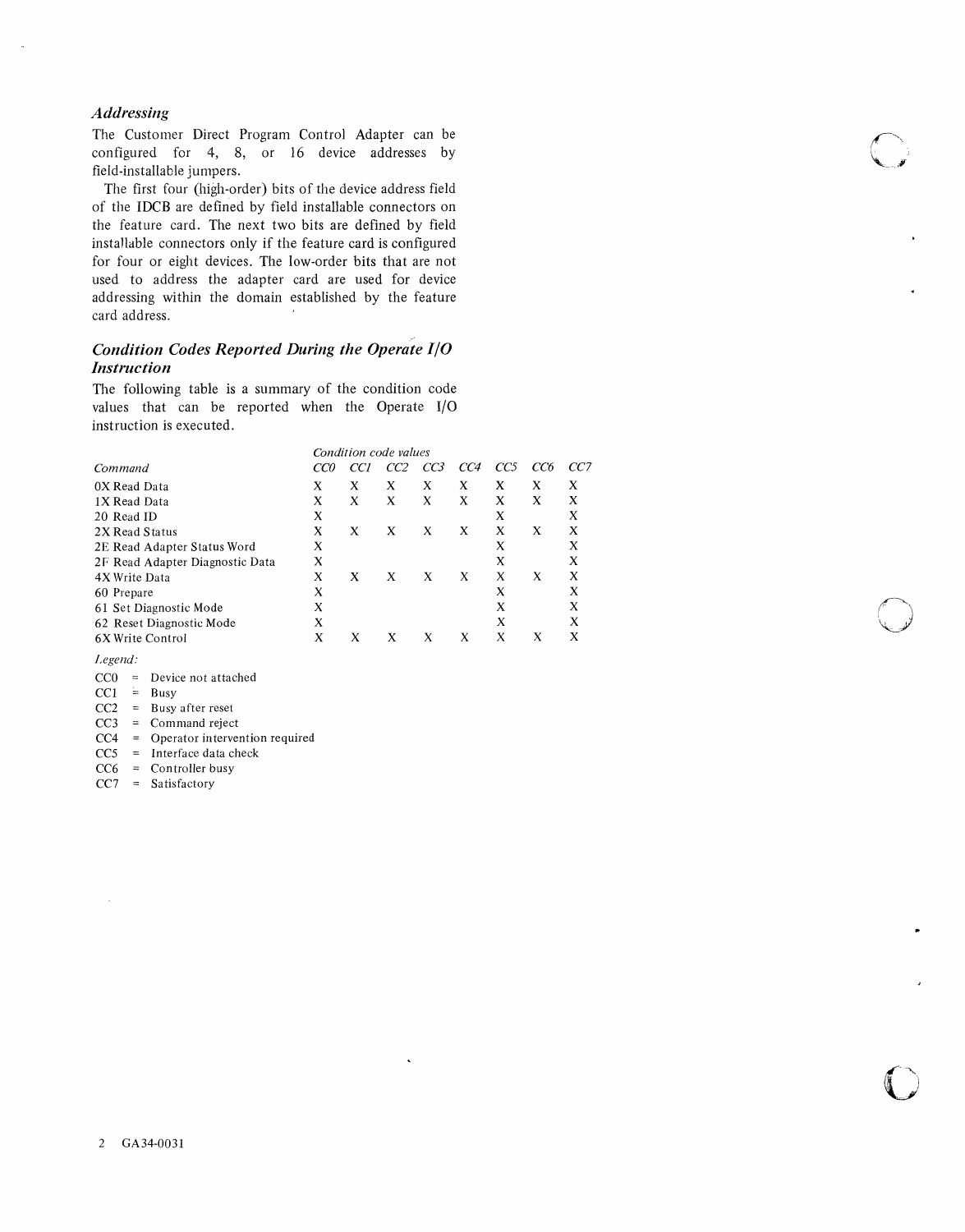# **Adapter-Directed Commands**

 $\bullet$ 

c

The adapter feature card executes the adapter-directed commands shown in the following illustration.

|                       |          |                            | IDCB (immediate device control block) |                                      |                            |                                                                                                     |    |
|-----------------------|----------|----------------------------|---------------------------------------|--------------------------------------|----------------------------|-----------------------------------------------------------------------------------------------------|----|
| Command field         |          |                            | Device address field                  |                                      |                            | Immediate data field                                                                                |    |
| 2<br>Ω<br>Chan        | 3<br>R/W | Function                   | 8                                     | Modifier Hex                         |                            | 15 16<br>Specific command                                                                           | 31 |
| 0<br>0<br>O<br>0<br>0 | 0<br>0   | 10<br>10<br>10<br>10<br>10 |                                       | 1110<br>1111<br>0000<br>0001<br>0010 | 2E<br>2F<br>60<br>61<br>62 | Read status word<br>Read diagnostic data<br>Prepare<br>Set diagnostic mode<br>Reset diagnostic mode |    |

### **READ ADAPTER STATUS WORD**

IOCB (immediate device control block) *Command field Device address field*  001 01 1 1 0 **X X X X X X X X** *o* 7 8 15  $\frac{1}{\sqrt{1-\frac{1}{2}}}\frac{8}{2\sqrt{1-\frac{1}{2}}}\frac{1}{2}$ *2E OO-FF* 

| Immediate data field        |  |
|-----------------------------|--|
| Status word from attachment |  |
| 16                          |  |

The read adapter status word command transfers the 16 bits of the adapter status word to the immediate data field of the **IDCB.** The output parity error bit and the input parity error bit are reset. (These two bits are also reset by the successful execution of any other I/O command.)

If condition code 5 (interface data check) is reported, the status word in the **IDCB** data field is not valid.

After the Read Adapter Status Word command is executed, the status word bits in the second word of the **IDCB** have the following meaning:

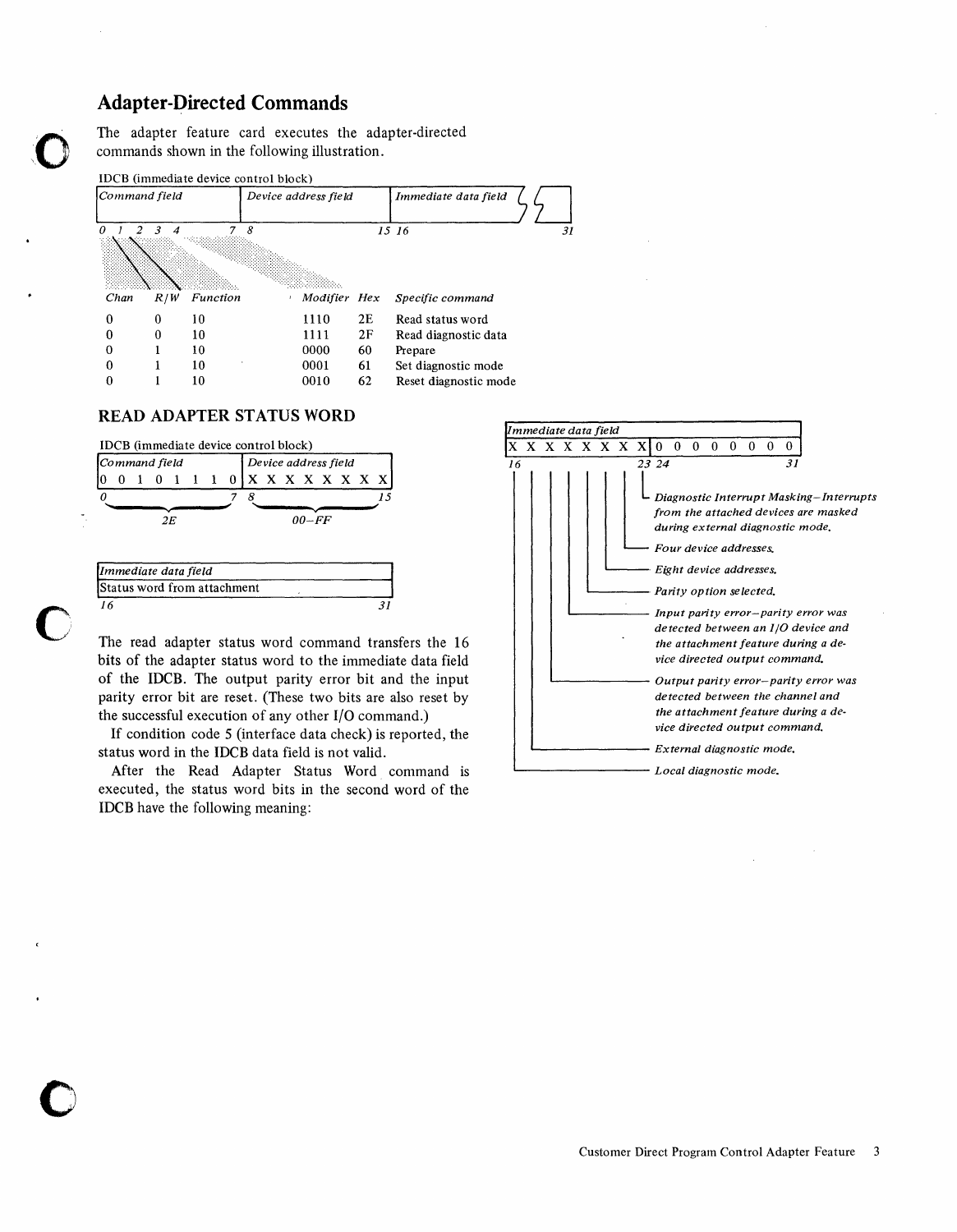### READ DIAGNOSTIC DATA



The Read Diagnostic Data command transfers the 16 bits of the diagnostic register into the immediate data field of the IDCB. The diagnostic register is not reset.

If condition code 5 (interface data check) is reported, the data in the IDCB is not valid.

If the adapter is not in diagnostic mode, execution of this command will transfer all zeros to the IDCB immediate data field.

### PREPARE

| IDCB (immediate device control block) |  |                |           |                   |  |   |   |                      |  |       |  |                        |  |       |
|---------------------------------------|--|----------------|-----------|-------------------|--|---|---|----------------------|--|-------|--|------------------------|--|-------|
| Command field                         |  |                |           |                   |  |   |   | Device address field |  |       |  |                        |  |       |
|                                       |  | $\overline{0}$ |           | $0\quad 0\quad 0$ |  | 0 |   |                      |  |       |  | <b>X X X X X X X X</b> |  |       |
| 0                                     |  |                |           |                   |  |   | 8 |                      |  |       |  |                        |  | 15    |
| 60                                    |  |                | $00 - FF$ |                   |  |   |   |                      |  |       |  |                        |  |       |
| Immediate data field                  |  |                |           |                   |  |   |   |                      |  |       |  |                        |  |       |
|                                       |  |                |           | Zeros             |  |   |   |                      |  |       |  | Level                  |  |       |
|                                       |  |                |           |                   |  |   |   |                      |  | 26 27 |  |                        |  | 30 31 |

Execution of this command prepares the Customer Direct Program Control Adapter feature to interrupt on the level defined in the immediate data field of the IDCB. All devices are prepared to the same level and are enabled by the same I-bit. Previous prepare commands are overridden.

If condition code 5 (interface data check) is reported, the command is not executed.

### SET DIAGNOSTIC MODE



Execution of this command sets the adapter into diagnostic mode and resets the diagnostic register. Diagnostic mode provides wrap-back to the diagnostic register of the adapter control and data lines available to the devices attached. It also controls generation of interrupts. The particular diagnostic functions performed are controlled by the bits in the immediate data field of the IDCB.

### *Bit*  $0 = 0$

When bit 0 of the immediate data field is 0, the command is directed to the adapter feature card. This is called local diagnostic mode. When the adapter is in local diagnostic mode, output parity error (OPE) and input parity error (IPE) bits in the status word will always be zero, all interrupts from the attached I/O devices are masked, data from the I/O devices is ignored, and the data and control lines from the adapter to the I/O devices are inactive. Any subsequent device-directed commands are responded to by the adapter. Within these parameters further responses are controlled by bits 14 and 15 of the immediate data field.

### Bits 14 and  $15 = 00$

This will cause the adapter to initiate an attention interrupt. The interrupt information byte (lIB) presented will be all zeros and the device address will be DDDDOOOO (when configured for 16 devices), DDDDDOOO (when configured for 8 devices), or DDDDDDOO (when configured for 4 devices), where the Ds are higher order bits of the jumpered device address on the adapter feature card. After the interrupt is serviced by the channel, the interrupt request will be reset. If an additional interrupt request is desired, another set diagnostic mode command with the same data format must be issued.

### Bits 14 and 15 = 01

This will cause the adapter to load data into the diagnostic register during any subsequent device-directed command. The data loaded depends on the type of device-directed command.

Write or Control Command. The command will load the immediate data field of the IDCB into the adapter diagnostic register. The contents of the diagnostic register can be read by issuing a read diagnostic data command. If an interface parity error is detected, condition code 5 (interface data check) will be returned, the command will not be executed in the adapter, and the data in the diagnostic register will not be changed.

Read or Read Status Command. The command will load all zeros in the immediate data field of the IDCB and set all zeros in the diagnostic register. If condition code 5 (interface data check) is reported, the data in the IDCB is not valid and the data in the adapter diagnostic register is not changed.

o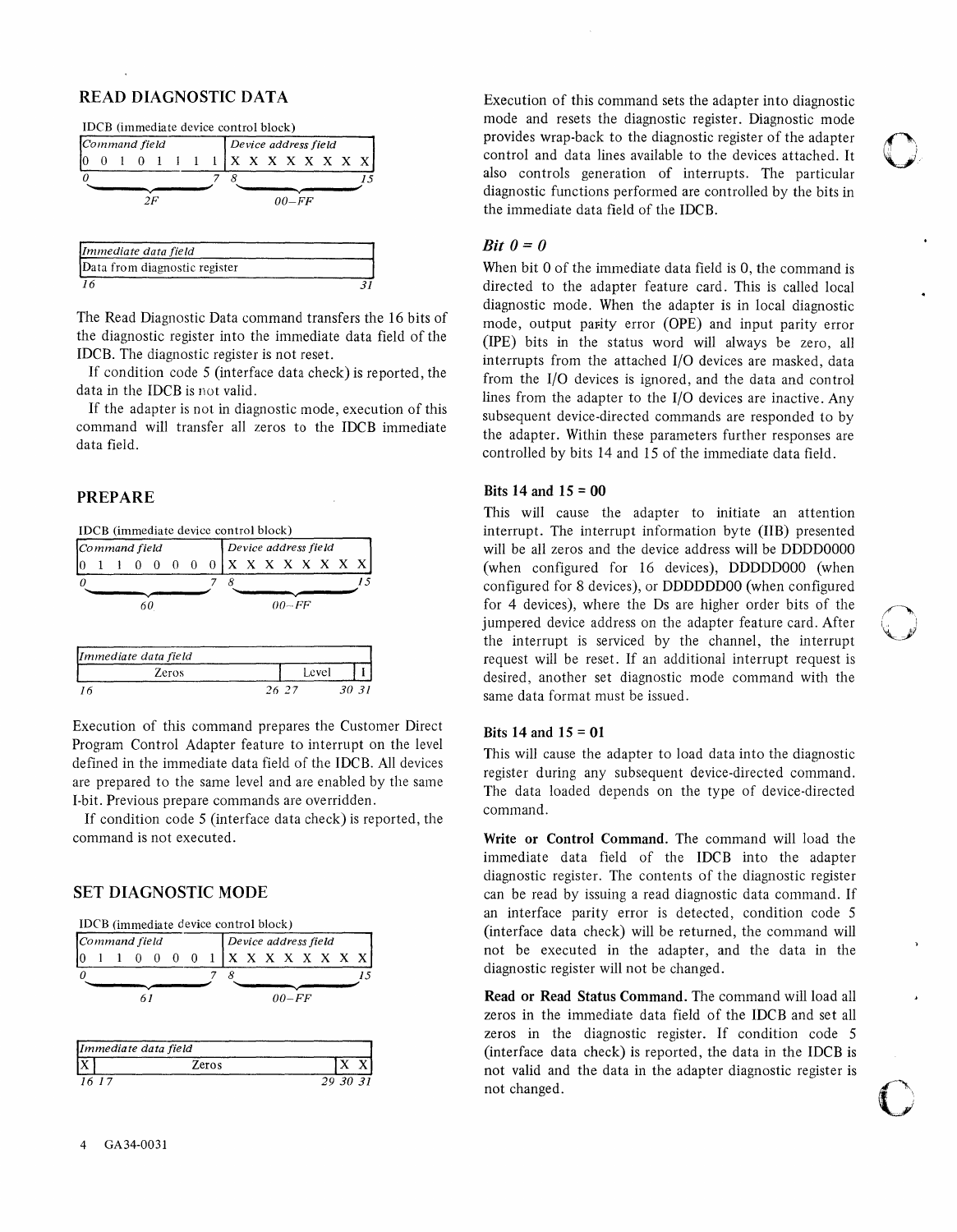### Bits 14 and 15 = 10



 $\overline{\mathbf{C}}$ 

This will load the adapter lines between the adapter and the I/O devices into the diagnostic register during any subsequent device-directed command. Under this mode of operation the data in the diagnostic register has the following format:

|    | Zero | function | Attachment   Attachment   Device<br>modifier | address 1 |
|----|------|----------|----------------------------------------------|-----------|
| 16 |      | 20 21    | 24 25                                        | 27 28     |

The attachment function, modifier, and device address are control lines between the adapter feature card and the attached devices. The attachment function and modifier bits are equivalent to bits 1 through 7 of the command field in the IDCB.

The data loaded in the diagnostic register depends on the type of subsequent device-directed command.

Write or Write Control Command. This will load the adapter control lines previously stated into the diagnostic register. The content of the diagnostic register can be read by issuing a read diagnostic data command.

If an interface parity error is detected, condition code 5 (interface data check) will be returned, the command will not be executed, and the data in the adapter diagnostic register will not be changed.

Read or Read Status Command. This will load all zeros in the immediate data field of the IDCB and the adapter control lines stated previously will be loaded into the adapter diagnostic register. The content of the diagnostic register can be read by issuing a read diagnostic data command.

If an interface parity error is detected, condition code 5 (interface data check) will be reported, the data in the immediate data field of the IDCB is not valid, and the data in the adapter diagnostic register is not changed.

### Bits 14 and 15 = 11

The control lines described in "Bits 14 and 15 = 01" and in "Bits 14 and  $15 = 10$ " are logically ANDed for any subsequent device-directed command. The result is loaded into the diagnostic register. The contents of the diagnostic register will depend on the kind of subsequent device-directed command.

Write or Write Control Command. This will load the data resulting from the AND into the adapter diagnostic register. The content of the diagnostic register can be read by issuing a read diagnostic data command.

If an interface parity error is detected, condition code 5 (interface data check) will be returned, the command will not be executed by the adapter, and the data in the diagnostic register is not changed.

Read or Read Status Command. This will load all zeros in . the immediate data field of the IDCB and all zeros in the adapter diagnostic register. The content of the diagnostic register can be read by issuing a read diagnostic data command.

If an interface parity error is detected, condition code 5 (interface data check) will be reported, the data in the immediate data field is not valid, and the data in the diagnostic register is not changed.

### *Bit*  $0 = 1$

When bit 0 of the immediate data field of a set diagnostic mode command equals 1, it sets external diagnostic mode in the Customer Direct Program Control Adapter feature card. In external diagnostic mode, device-directed commands are passed to the devices, the control and data lines between the adapter and the devices function normally, and the data received from the I/O devices will be set in the diagnostic register.

Bits 14 and 15 of the immediate data field of the set diagnostic mode IDCB provide variables for the external diagnostic mode. When bit 14 is on, all I/O devices attached to the adapter feature must reset. Bit 15 is a diagnostic mode modifier.

The functions of commands under external diagnostic mode is defined by the designer of the I/O devices attached to the feature card. Consult his literature for precise definitions.

### RESET DIAGNOSTIC MODE

IDCB (immediate device control block) *Command field Device address field* 

|    |  | ICommuna nem |                          |  | t Device adaress field |  |           |  |  |  |
|----|--|--------------|--------------------------|--|------------------------|--|-----------|--|--|--|
| I٥ |  |              | $0\quad 0\quad 0\quad 1$ |  | 0   X X X X X X X X    |  |           |  |  |  |
|    |  |              |                          |  |                        |  |           |  |  |  |
|    |  |              |                          |  |                        |  | $00 - FF$ |  |  |  |

| Immediate data field |  |  |  |  |  |  |
|----------------------|--|--|--|--|--|--|
| Zeros                |  |  |  |  |  |  |
| 16                   |  |  |  |  |  |  |

Execution of this command will reset the adapter diagnostic mode and diagnostic register. The immediate data field of the IDCB is not used, but parity is checked.

If condition code 5 (interface data check) is reported, the command will not be executed. If the adapter is not in diagnostic mode, the command will be accepted, but no resetting will be performed.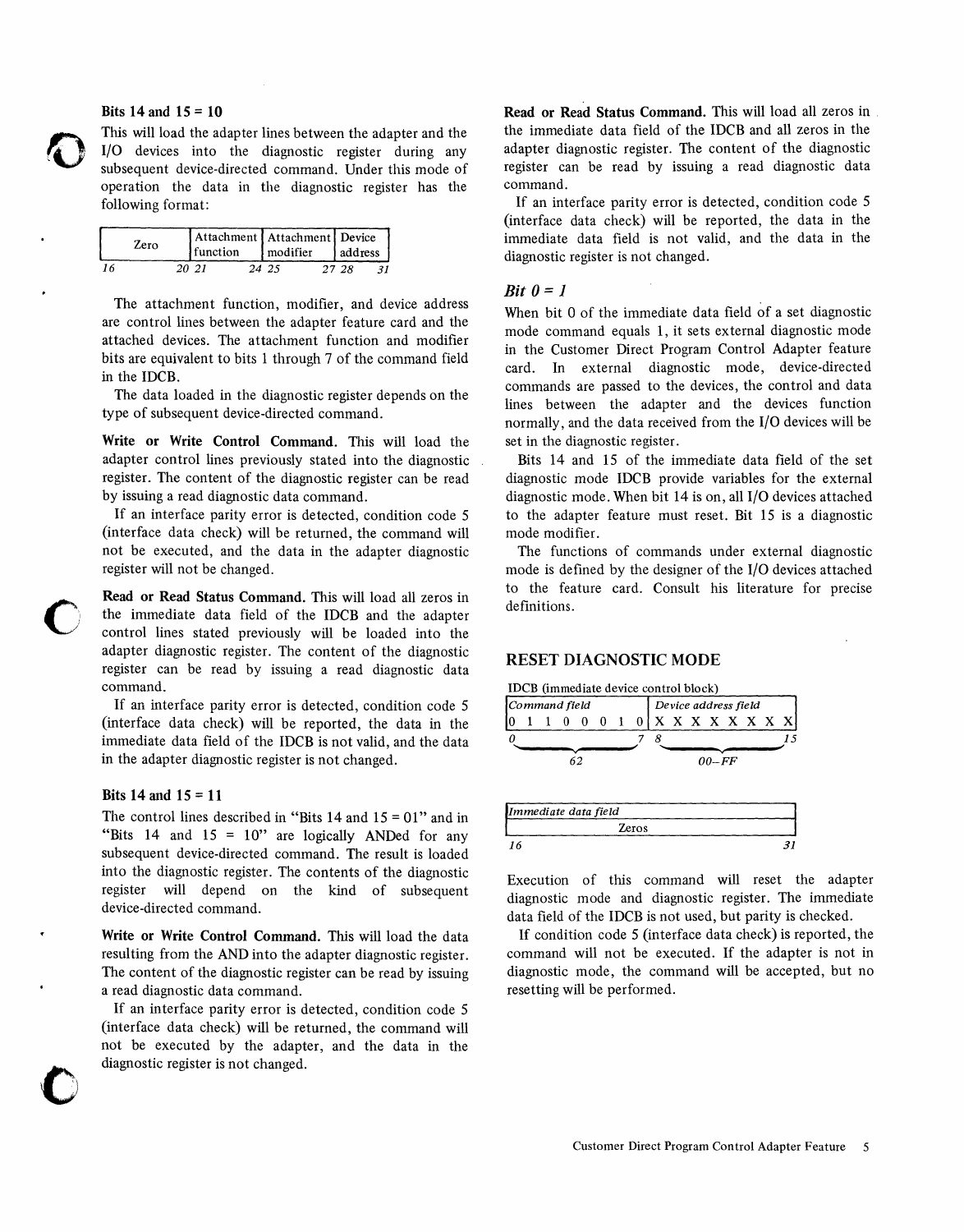# **Device-Directed Commands**

IBM defines two device-directed commands: read ID and device reset. All other commands are defined by the  $I/O$ device designer.

### READID



This command transfers the ID word from the device and adapter to the immediate data field of the IDCB. The contents of the ID word are:



### DEVICE RESET



This command causes the addressed device to reset. Any pending interrupts will be cleared.

### DESIGNER-DEFINED DEVICE-DIRECTED COMMANDS

The following designer-defined commands are available for use with the Customer Direct Program Control Adapter feature, except for those combinations of XXXX that result in IBM-defined commands. Any bit patterns for the command field of the IDCB not specified here or as IBM-defined commands are reserved and must not be used.

| Command field | Command type  |
|---------------|---------------|
| $0000$ xxxx   | Read data     |
| $0001$ xxxx   | Read data     |
| 0010 xxxx     | Read status   |
| 0100 xxxx     | Write data    |
| 0101 xxxx     | Write data    |
| 0110 xxxx     | Write control |

### *Read Data*

A device-directed command of this form transfers 16 bits of data from the addressed device to the immediate data field of the IDCB.

0

 $\sqrt{2}$  $\vee$ 

### *Read Status*

This device-directed command transfers 16 bits of status from the addressed *device* to the immediate data field of the IDCB.

### *Write Data*

Device-directed commands of this kind transfer 16 bits of data from the immediate data field of the IDCB to the , addressed device.

### *Write Control*

This device-directed command initiates a control action in the addressed device. A word transfer from the immediate data field of the IDCB may or may not accompany a control command.

### INTERRUPT PRESENTATION AND STATUS WORDS

The devices attached to the Customer Direct Program Control Adapter feature may be designed as interrupting devices. Interrupting devices are capable of executing commands which initiate operations that continue beyond the execution of the Operate I/O instruction. These devices interrupt the processor upon termination of the operation specified by the initiating command.

When the device presents an interrupt, it also presents a condition code that specifies the general cause of the interrupt and may present an interrupt status byte that specifies the exact cause of the interrupt.

### *Interrupt Condition Codes*

When the device presents an interrupt, it also presents one of the following condition codes. See the documentation supplied by the designer of the device for any required information not presented in the following explanations.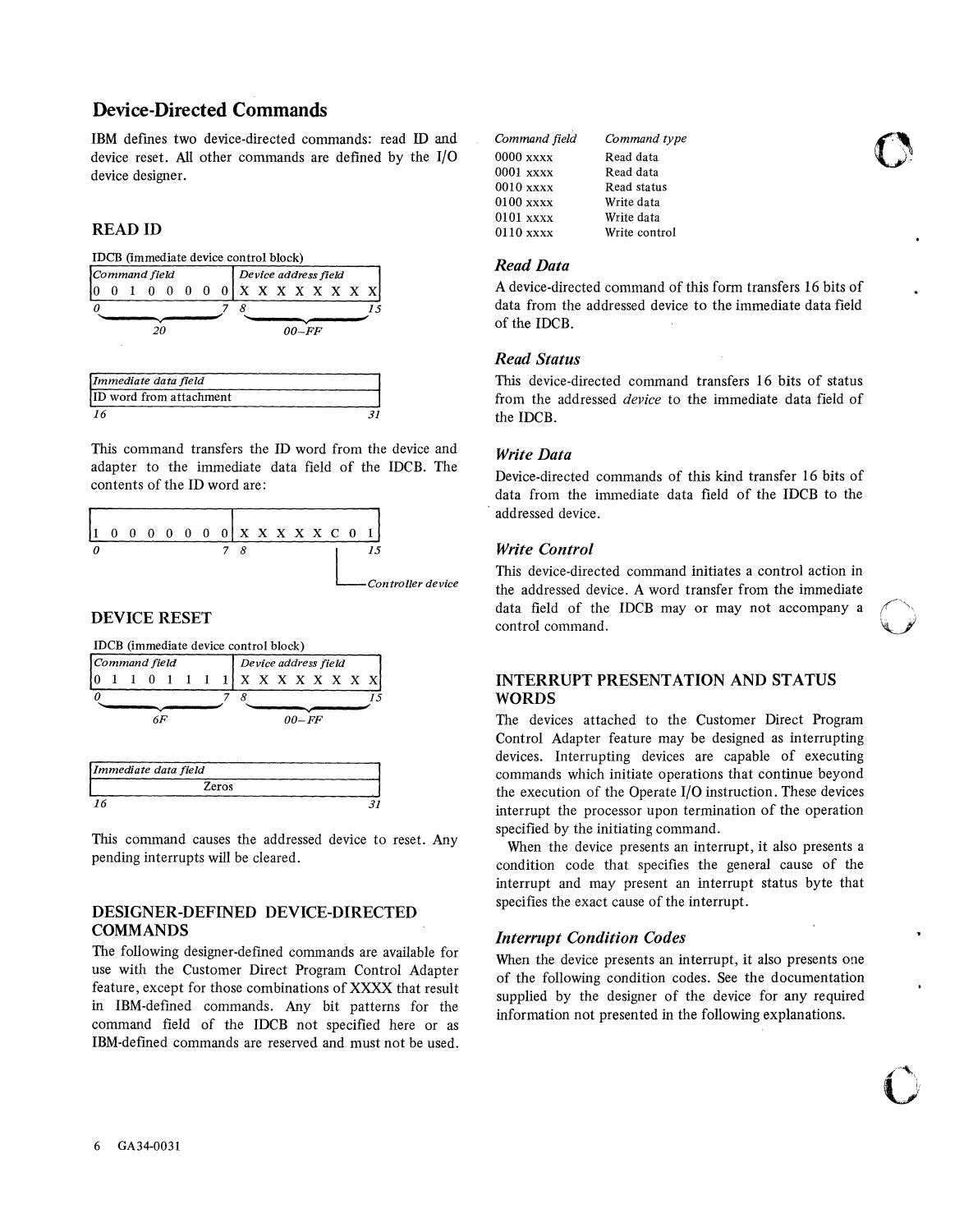CCO-Controller End. This condition code is reported by a controller after it has successfully reported condition code 6 (controller busy) to an I/O instruction. Controller end signifies that the controller is free to accept I/O commands for devices which it controls. The device address reported with the controller end interrupt is the lowest numerical value of the group of devices controlled by that controller domain. The lIB will be zero.

o

 $\bullet$ 

o

CCI-Reserved. This condition code should never be reported by a device attached to this feature.

CC2-Exception Interrupt. This condition code is reported by the device when an error or exception condition is associated with the interrupt. The condition is described in the interrupt status byte and in device dependent status words, if required.

CC3-Device End. This condition code is reported by the device when no error, exception, or attention conditions occurred during the I/O operation.

CC4-Attention. This condition code is reported by the device only when the interrupt was caused by an external event rather than execution of an I/O command. If the event has a singular meaning, no further status recording is required.

CCS-Reserved. This condition code should never be reported by this feature.

CC6-Attention and Exception. This condition code is reported by the device when an attention condition occurs at the same time as an exception condition.

CC7 -Attention and Device End. This condition code is reported when an attention condition occurs at the same time as device end.

### *Interrupt Information Byte*

Each interrupting device may implement an interrupt information byte (lIB). The lIB is used to record status that cannot be indicated to the program via condition codes. The meaning of each bit in the lIB depends on the device. For information on the meaning of the lIB, see the documentation supplied by the designer of the device. The lIB has the following format:



### *Interrupt Status Byte*

The interrupt status byte (ISB) is a special format of the lIB and is presented only when interrupt condition codes 2 and 6 are reported. Unless the condition code presentation of 2 or 6 is singular in meaning, the ISB will never be zero.

Bits in the ISB are normally set as a result of status errors which occur in an operation that was initiated by a command but which cannot be indicated to the program via a condition code. After the device has recognized that its interrupt request has been taken by the processor, the ISB is reset.

The ISB for devices has the following format:

Bit 0 Device dependent status available

Bit 1 Delayed command reject

Bits  $2-7$ Device dependent

### STATUS AFTER POWER ON TRANSITIONS AND RESETS

- *Halt I/O Command or Machine Check Reset.* The diagnostic mode, the diagnostic register, and the status word are reset.
- *System Reset.* The diagnostic mode, the diagnostic register, the prepare register, and the status word are reset.
- *Power On Reset.* The diagnostic mode, the diagnostic register, the prepare register, and the status word are reset.

Consult the documentation supplied by the designer of the device for reset conditions that apply to each device attached to this feature.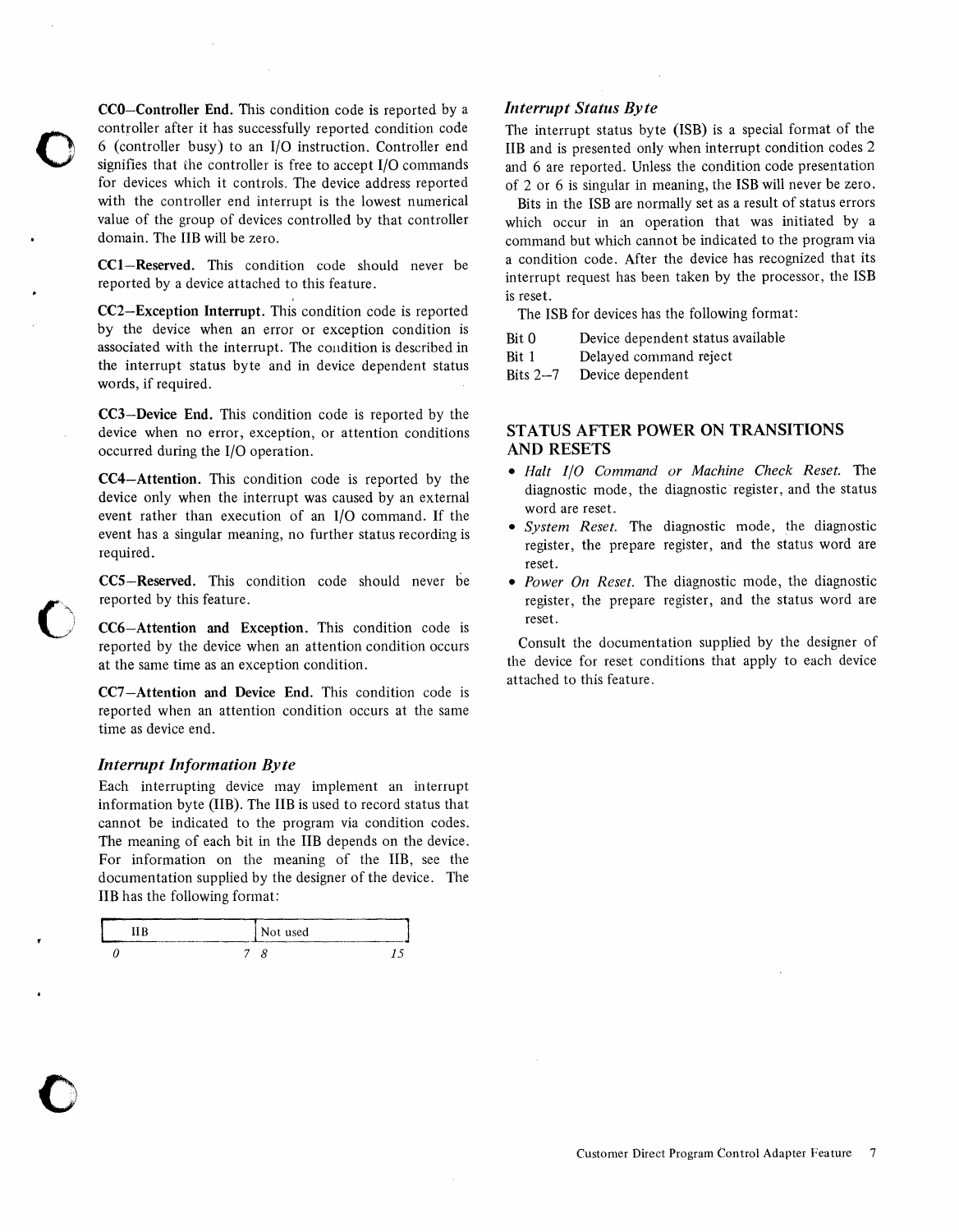$\mathcal{L}^{\pm}$ 

 $\sim 5\%$ 

 $\frac{1}{2} \left( \frac{1}{2} \right)$ 

 $\frac{1}{2} \frac{1}{2} \frac{1}{2}$ 

 $\sim$   $\sim$ 

 $\sim 10^{11}$  km s  $^{-1}$ 

 $\bar{z}$ 

 $\mathcal{L}(\mathcal{L}^{\mathcal{L}})$  and  $\mathcal{L}(\mathcal{L}^{\mathcal{L}})$  .  $\mathcal{L}^{\text{max}}_{\text{max}}$ 

 $\label{eq:2.1} \frac{1}{\sqrt{2\pi}}\left(\frac{1}{\sqrt{2\pi}}\right)^{2/3}\frac{1}{\sqrt{2\pi}}\left(\frac{1}{\sqrt{2\pi}}\right)^{2/3}\frac{1}{\sqrt{2\pi}}\left(\frac{1}{\sqrt{2\pi}}\right)^{2/3}\frac{1}{\sqrt{2\pi}}\left(\frac{1}{\sqrt{2\pi}}\right)^{2/3}\frac{1}{\sqrt{2\pi}}\left(\frac{1}{\sqrt{2\pi}}\right)^{2/3}\frac{1}{\sqrt{2\pi}}\frac{1}{\sqrt{2\pi}}\frac{1}{\sqrt{2\pi}}\frac{1}{\sqrt{2\$ 

 $\mathcal{L}(\mathcal{L})$  , and  $\mathcal{L}(\mathcal{L})$ 

 $\mathcal{L}^{\text{max}}_{\text{max}}$  and  $\mathcal{L}^{\text{max}}_{\text{max}}$ 

 $\mathcal{L}(\mathcal{L}(\mathcal{L}))$  . The set of  $\mathcal{L}(\mathcal{L})$  $\mathcal{O}(\mathcal{O}(1))$  . The  $\mathcal{O}(\mathcal{O}(1))$ 

 $\label{eq:2.1} \mathcal{L}(\mathcal{L}^{\text{max}}_{\text{max}}(\mathcal{L}^{\text{max}}_{\text{max}}), \mathcal{L}^{\text{max}}_{\text{max}}(\mathcal{L}^{\text{max}}_{\text{max}}))$ 

 $\label{eq:2.1} \mathcal{L}(\mathcal{L}^{\text{max}}_{\mathcal{L}}(\mathcal{L}^{\text{max}}_{\mathcal{L}})) \leq \mathcal{L}(\mathcal{L}^{\text{max}}_{\mathcal{L}}(\mathcal{L}^{\text{max}}_{\mathcal{L}}))$  $\mathcal{L}$  $\sim 10^{11}$ 

 $\sim 10^{-10}$ 

 $\mathcal{L}^{(1)}$ 

 $\sim$ 

 $\sim 10^{-1}$ 

 $\label{eq:2} \Delta_{\rm{max}} = \sqrt{2\pi\left(\Delta_{\rm{max}}\right)^2} \left( \frac{2\pi}{\Lambda_{\rm{max}}}\right)^2 \left( \frac{2\pi}{\Lambda_{\rm{max}}} \right)^2.$ 

 $\sim 10^{-1}$ 

 $\hat{\mathcal{L}}$ 

 $\frac{1}{\sqrt{2}}\left(\frac{1}{\sqrt{2}}\right)$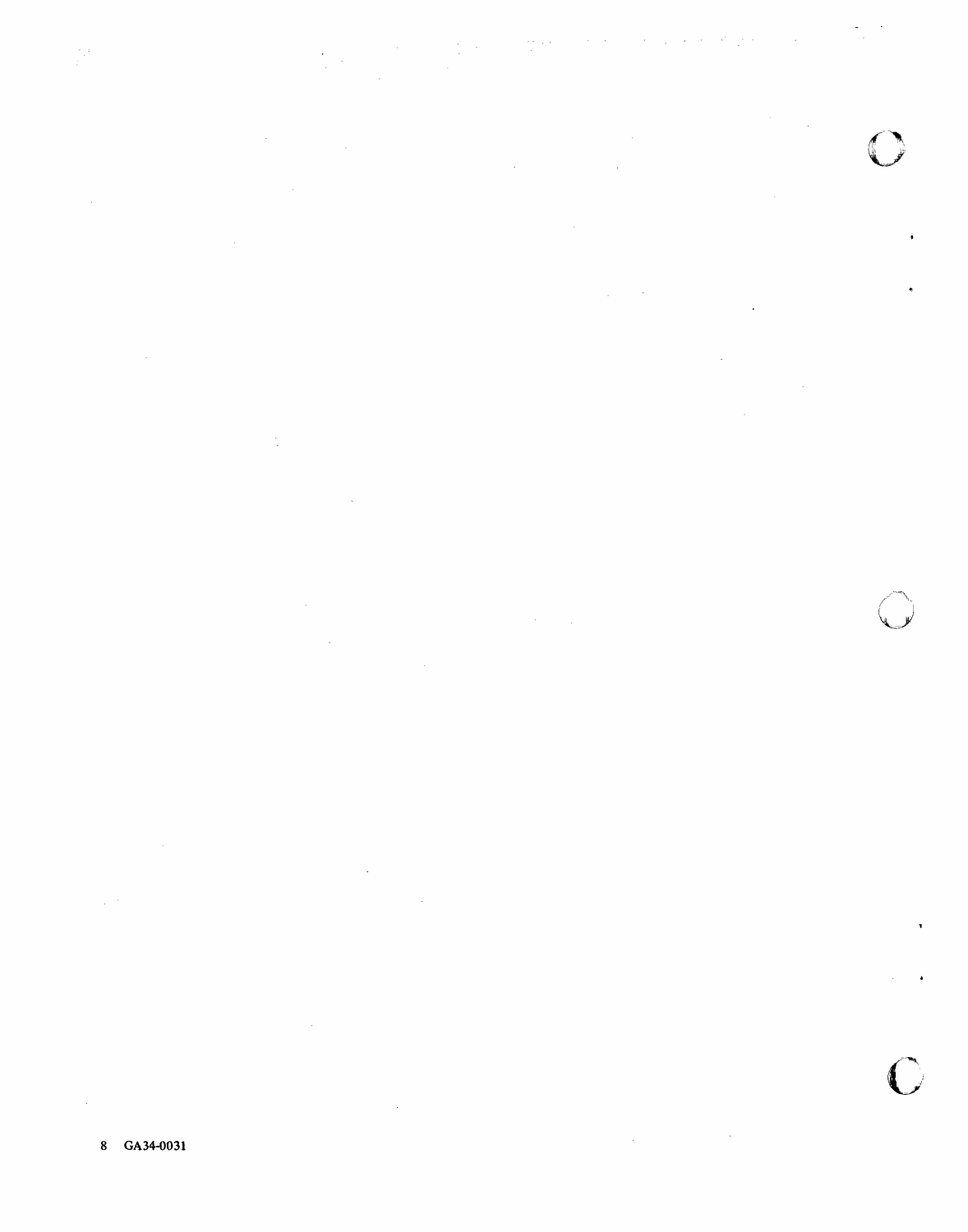# Series/1 Customer Direct Program Control Adapter Features Description

GA34-0031-0

Cut or Fold Along Line

**READER'S COMMENT FORM** 

*Your views about this publication may help improve its usefulness; this form* will be sent to the author's department for appropriate action. Using this form to request system assistance or additional publications will delay response, however. For more direct handling of such requests, please contact your *IBM representative or the IBM Branch Office serving your locality.* 

Possible topics for comment are:

Clarity Accuracy Completeness Organization Index Figures Examples Legibility

What is your occupation?

Number of latest Technical Newsletter (if any) concerning this publication:

Please indicate your name and address in the space below if you wish a reply.

Thank you for your cooperation. No postage stamp necessary if mailed in the U.S.A. (Elsewhere, an IBM office or representative will be happy to forward your comments.)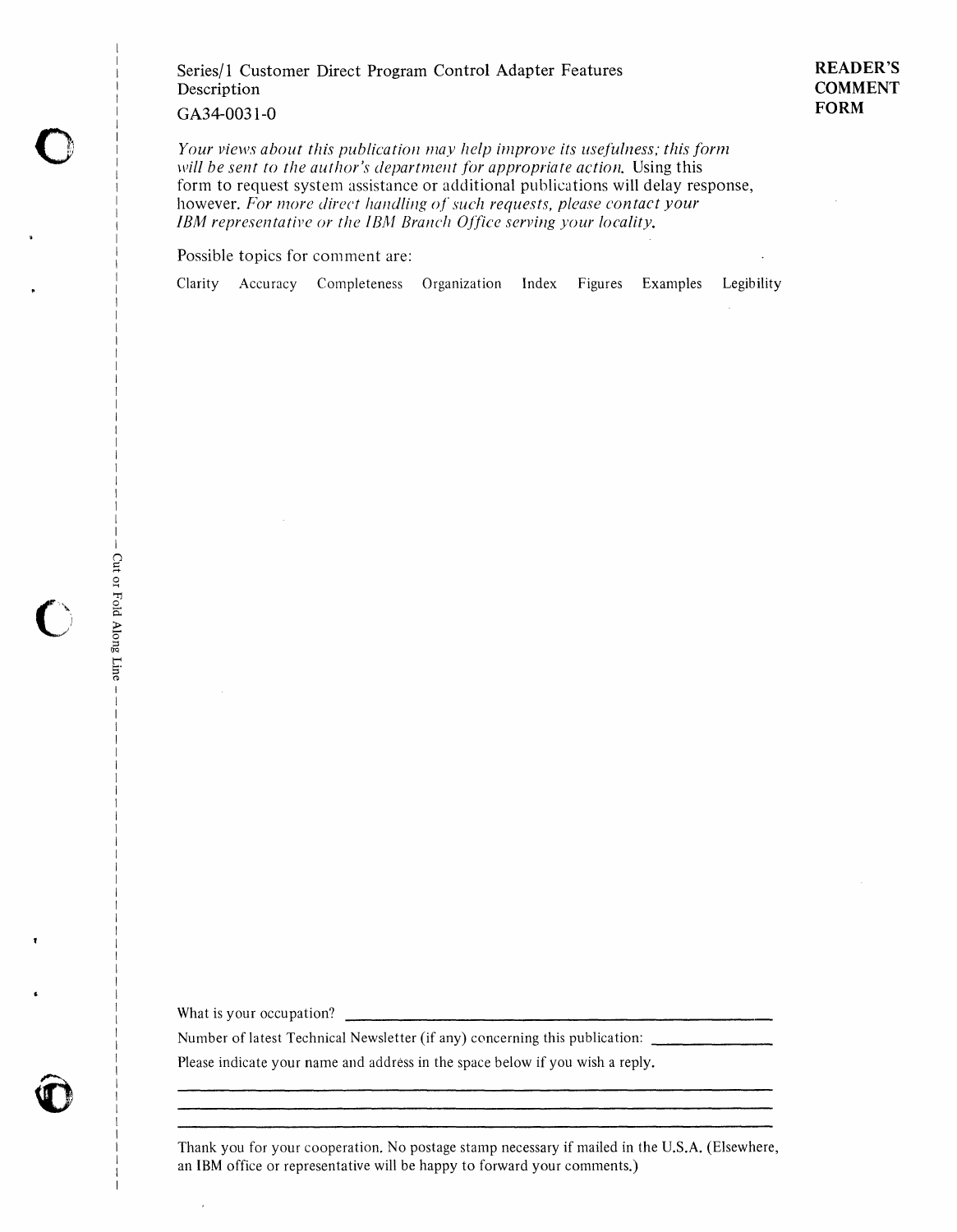### Your comments, please . . .

This manual is part of a library that serves as a reference source for systems analysts, programmers, and operators of IBM systems. Your comments on the other side of this form will be carefully reviewed by the persons responsible for writing and publishing this material. All comments and suggestions become the property of IBM.

Fold

**Business Reply Mail** No postage stamp necessary if mailed in the U.S.A.

**IBM** Corporation Systems Publications, Dept 27T P.O. Box 1328 Boca Raton, Florida 33432

Fold

)()3)

**International Business Machines Corporation** 

**General Systems Division** 5775D Glenridge Drive N. E. P.O. Box 2150 Atlanta, Georgia 30301 (U.S.A. only)

Printed in

 $0.5$ .  $\overline{\phantom{a}}$ 

GA34-0031-0

 $\mathbf{I}$ 

 $\overline{\phantom{a}}$ 

I

Fold

Series/1 Customer Direct Program Control Adapter Features Description

 $\overline{\phantom{a}}$  $\overline{\phantom{a}}$ 

Cut Along Line

Fold

**First Class** Permit 40 Armonk New York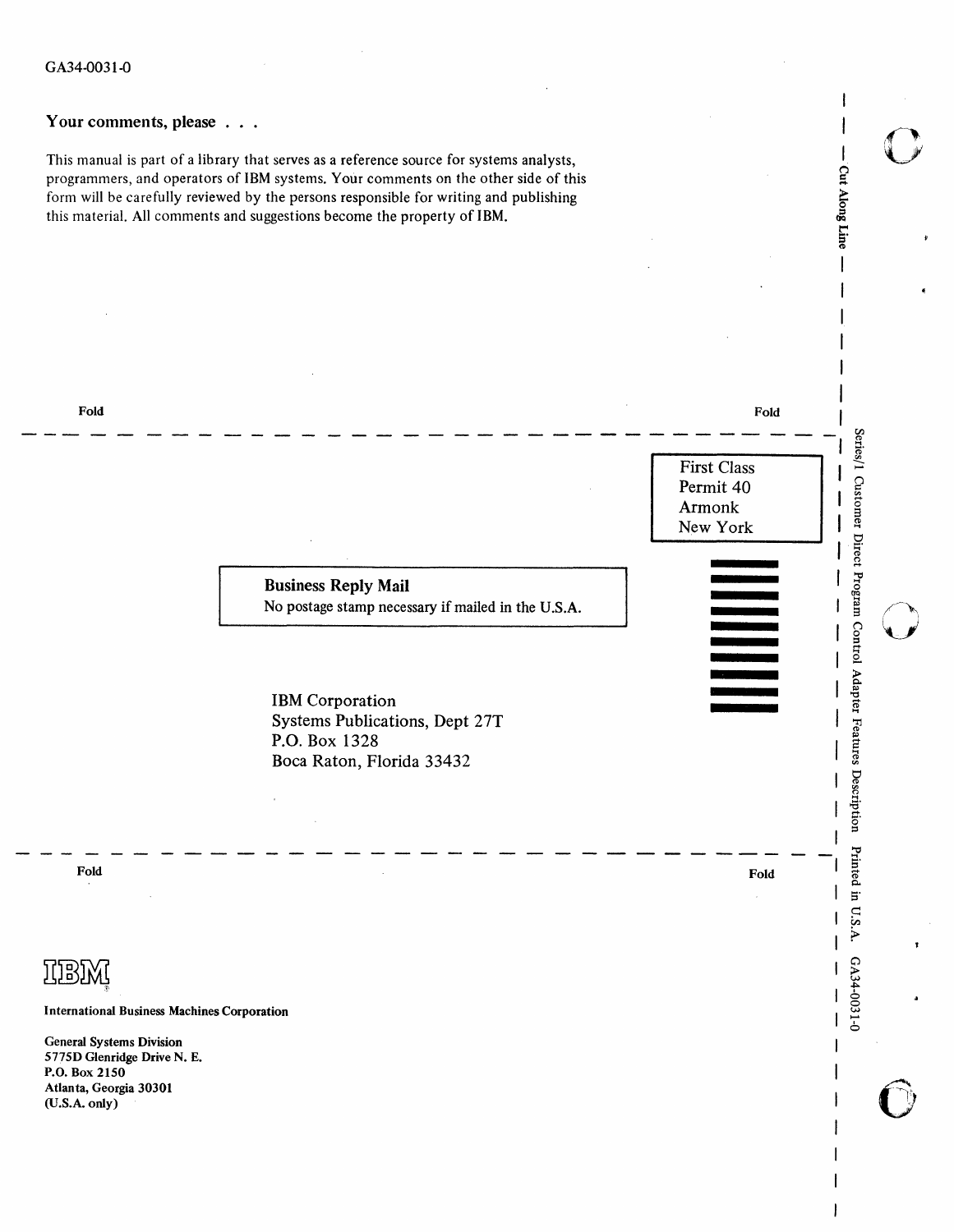